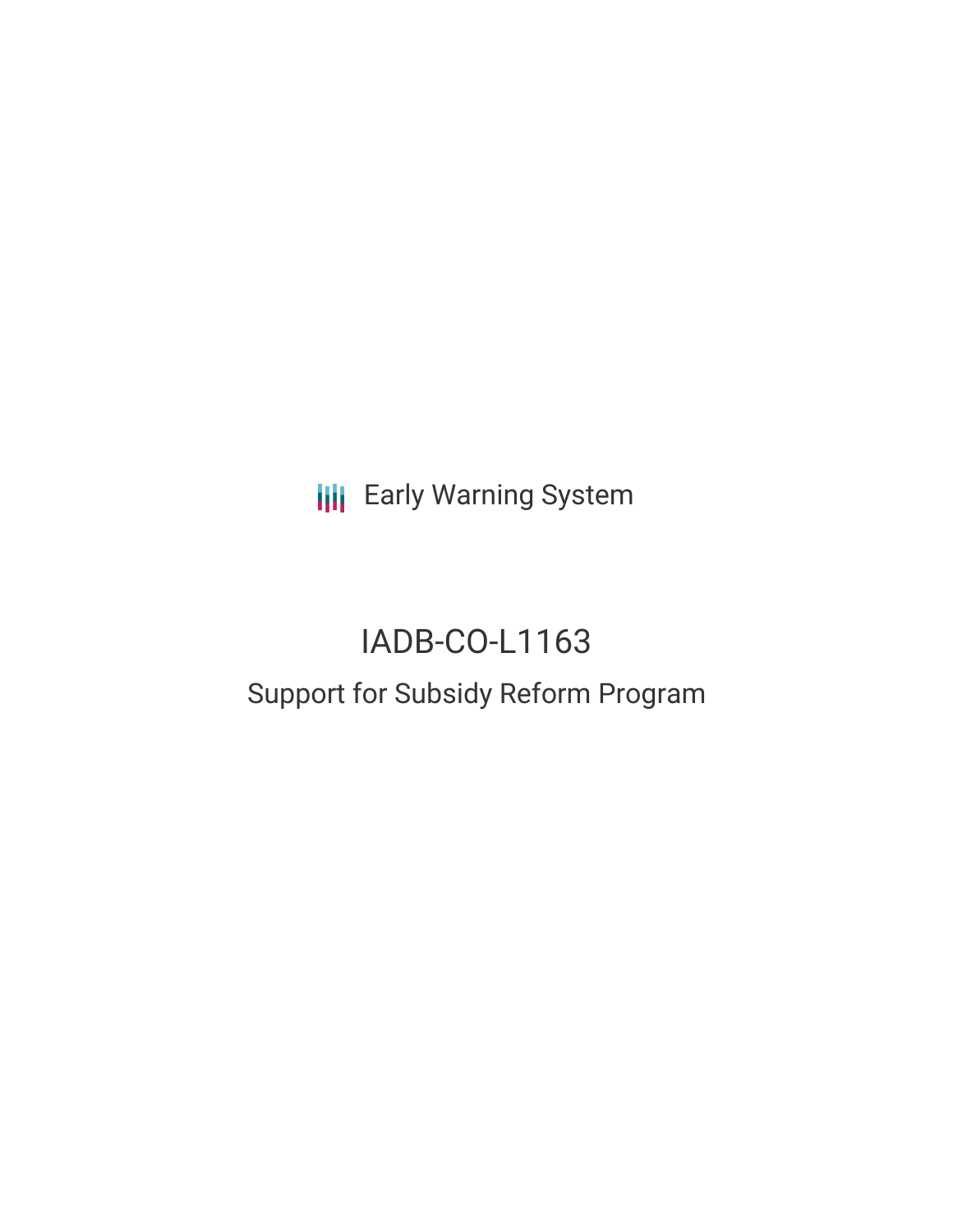

#### **Quick Facts**

| <b>Countries</b>               | Colombia                               |
|--------------------------------|----------------------------------------|
| <b>Financial Institutions</b>  | Inter-American Development Bank (IADB) |
| <b>Status</b>                  | Approved                               |
| <b>Bank Risk Rating</b>        | U                                      |
| <b>Voting Date</b>             | 2016-11-23                             |
| <b>Borrower</b>                | Government of Colombia                 |
| <b>Sectors</b>                 | <b>Education and Health</b>            |
| <b>Investment Type(s)</b>      | Loan                                   |
| <b>Investment Amount (USD)</b> | \$400.00 million                       |
| <b>Project Cost (USD)</b>      | \$400.00 million                       |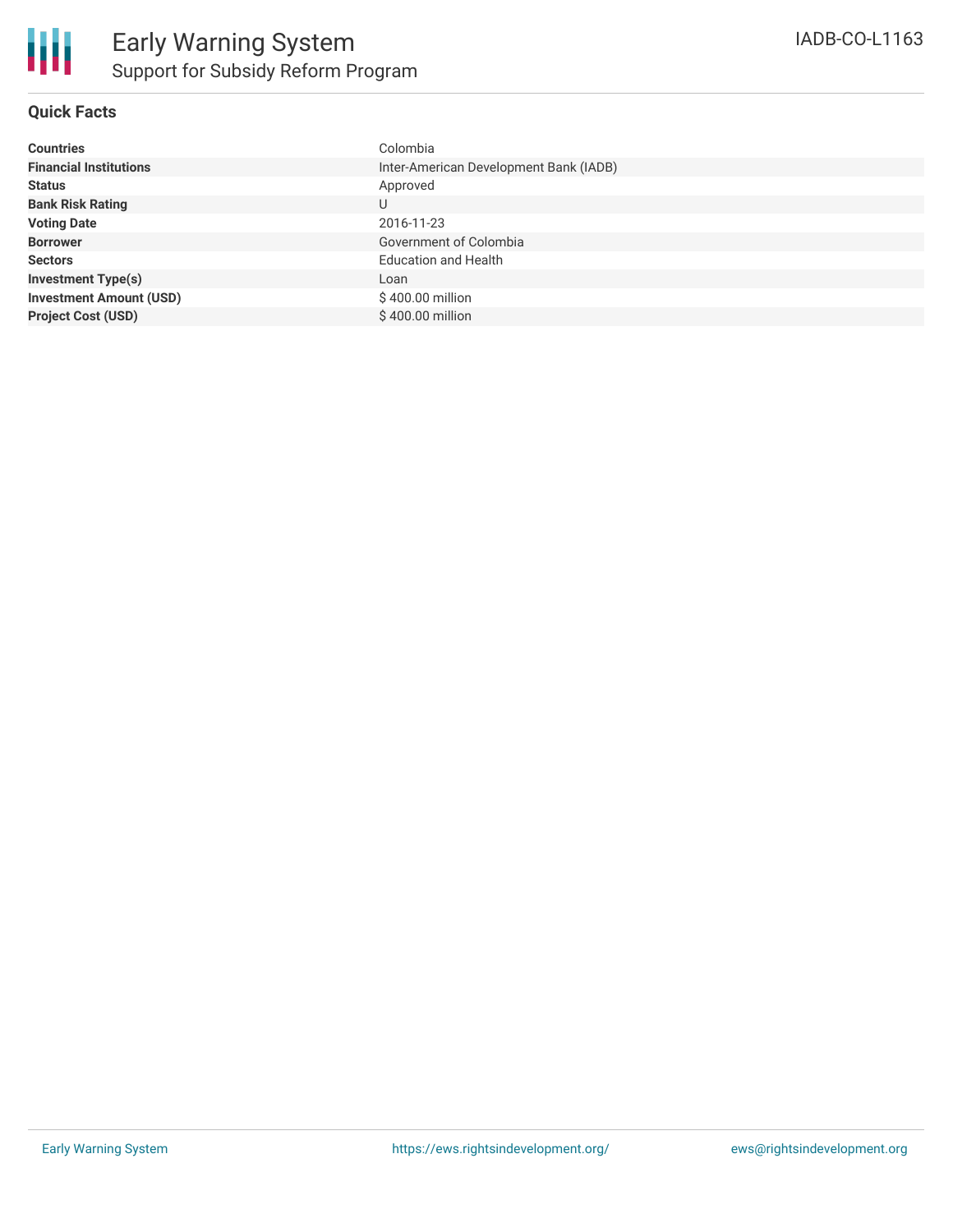

## **Project Description**

This operation is the first in a programmatic policy-based loan (PBP) series consisting of two loans that are contractually independent but technically linked, in accordance with document CS-3633-1. The objective of this programmatic series is to enhance the equity and efficiency of spending in subsidies financed by the national budget. This first loan will be directed at the elaboration and discussion of a legal framework for the definition of a policy on subsidies. Policies for the optimisation of social subsidies will also be implemented.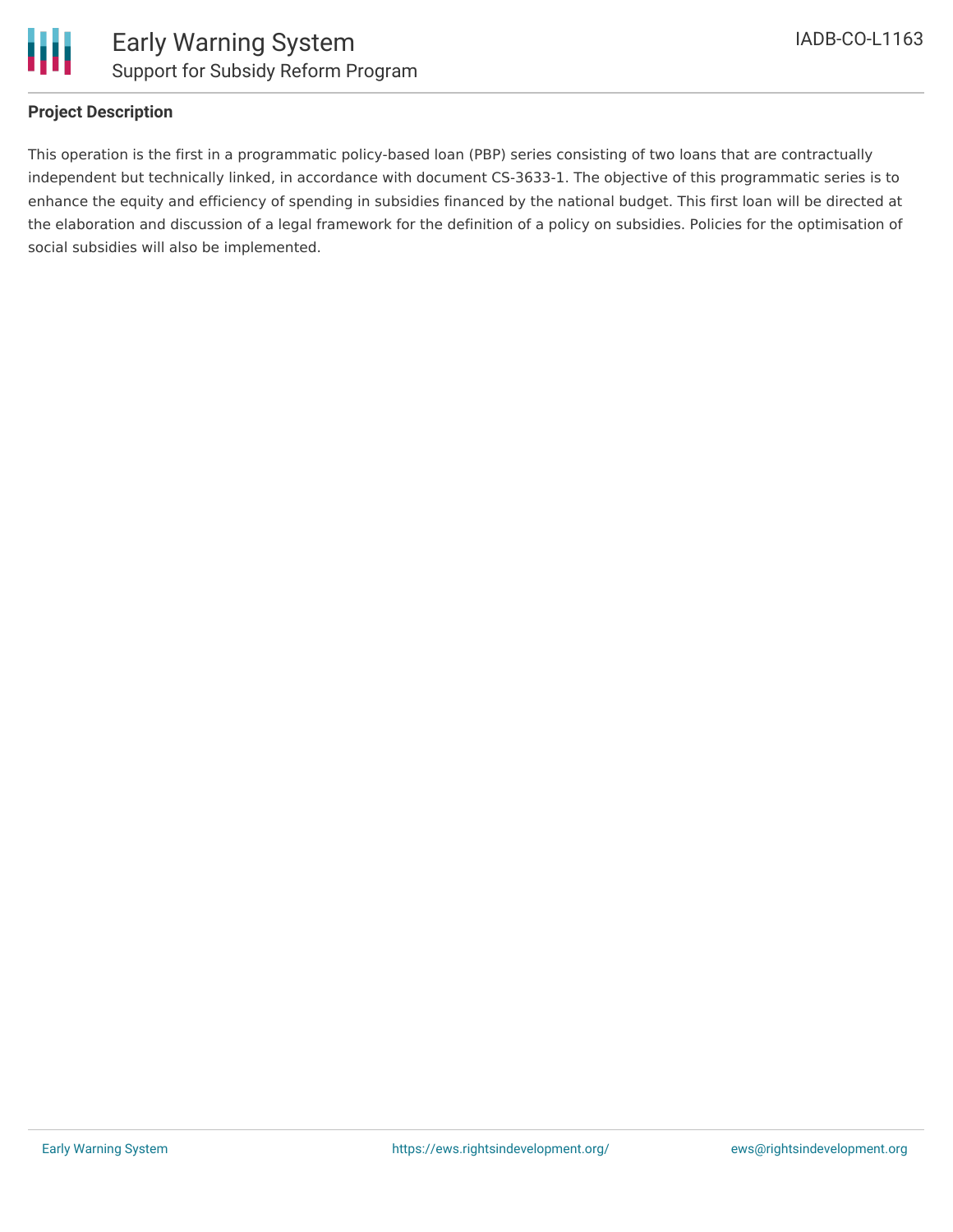

#### **Investment Description**

• Inter-American Development Bank (IADB)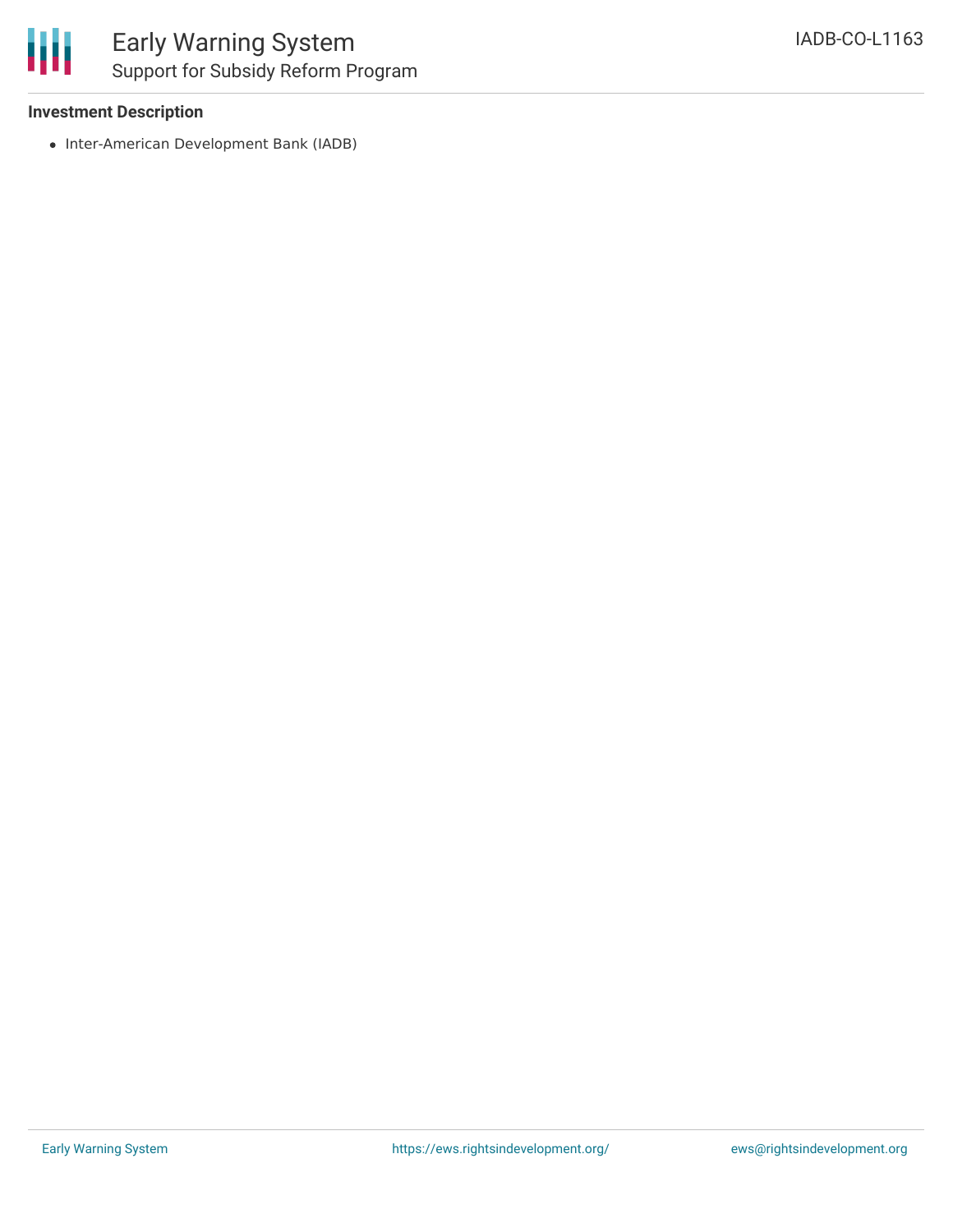

#### **Contact Information**

ACCOUNTABILITY MECHANISM OF IDB/ IIC

The Independent Consultation and Investigation Mechanism (MICI) is the independent complaint mechanism and fact-finding body for people who have been or are likely to be adversely affected by an Inter-American Development Bank (IDB) or Inter-American Investment Corporation (IIC)-funded project. If you submit a complaint to MICI, they may assist you in addressing the problems you raised through a dispute-resolution process with those implementing the project and/or through an investigation to assess whether the IDB or IIC is following its own policies for preventing or mitigating harm to people or the environment. You can submit a complaint by sending an email to MICI@iadb.org. You can learn more about the MICI and how to file a complaint at http://www.iadb.org/en/mici/mici,1752.html (in English) or http://www.iadb.org/es/mici/mici,1752.html (Spanish).